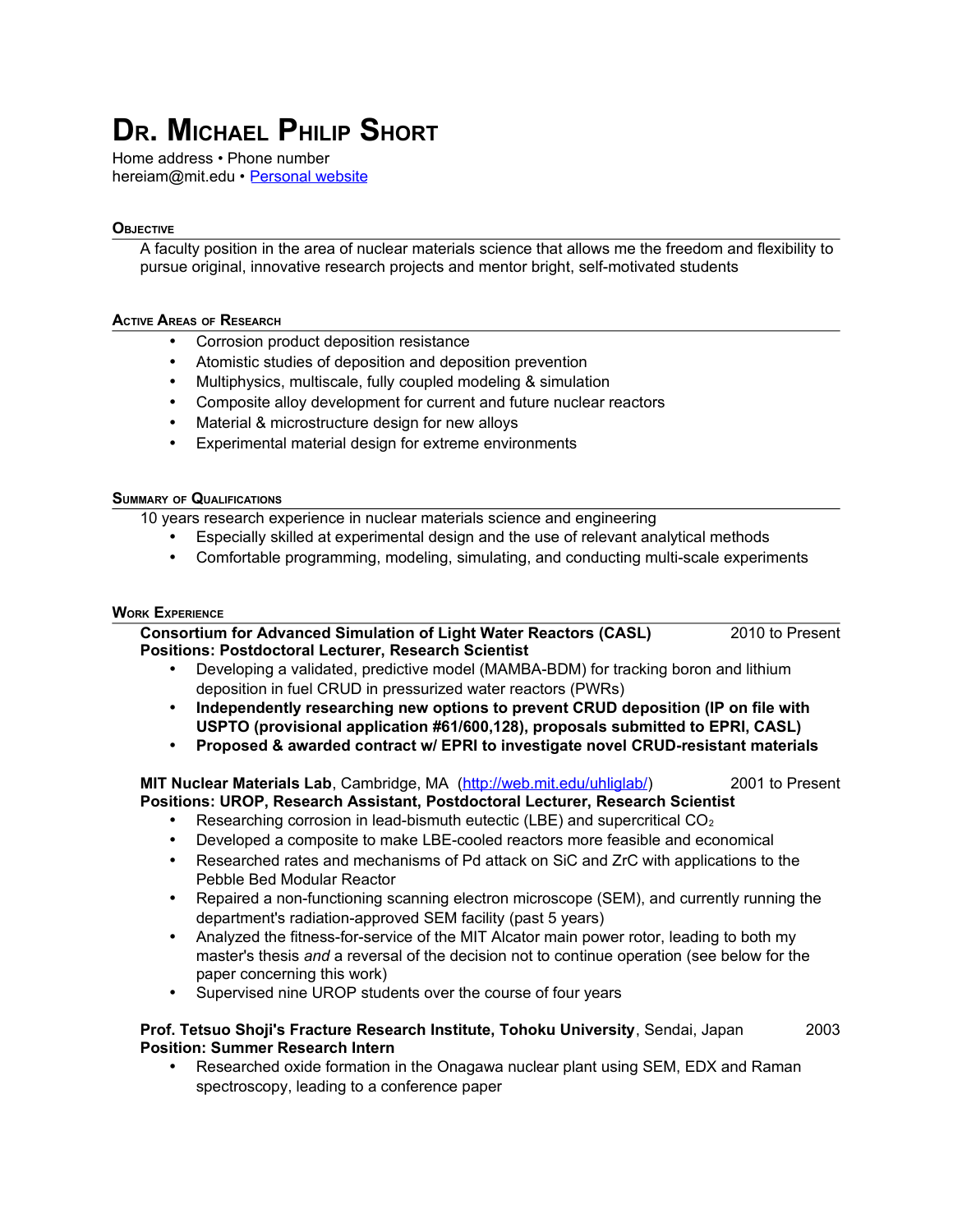#### **ENTREPRENEURIAL EXPERIENCE**

**Ergopedia**, Cambridge, MA [\(http://www.ergopedia.com/\)](http://www.anaturalapproachtochemistry.com/) 2006 to Present

# **Positions: Author, Electrical Engineer, Web Developer, Technical Director**

- Achieved over \$800,000 revenue in our first full year of sales (2010)
- Co-author of *A Natural Approach to Chemistry* lab manual and teacher's guide  $\circ$  Contributor to textbook, solutions manual, laboratory investigations, teacher's quide
- Co-developed the LabMaster™, a student-friendly data collection and visualization station that lets students learn chemistry by intuition and experimentation o Wrote all the software, co-designed the hardware
- Creating an online author tool for developing coherent, interactive curricula for math, sciences and engineering for all age groups and skill levels, incorporating differentiated instruction, state-based educational standard correlation, secure automatic assessment, and dynamically generated and updated textbook content

#### **LEDStorm LLC**, North Andover, MA [\(http://www.ledstorm.com/\)](http://www.ledstorm.com/) 2007 to 2010 **Positions: Co-Founder, Co-Manager, CTO**

- Achieved \$187,000 revenue in our first full year of sales (2009)
	- Developed two lines of LED fixtures (18 fixtures for cinema and public lighting) without any outside funding
- Fixtures I developed are the premiere lighting instruments on major motion pictures and popular network television shows, such as *Dexter*, *True Blood* and *Survivor: Nicaragua*

#### **CONSULTING EXPERIENCE**

- A123 Systems, Hologic, Inc., Interlace Medical, Inc., Xtalic Corp., Transatomic Power o Performed metallurgical, optical, microhardness and SEM analysis
	- o Recommended changes in product design based on material analysis
	- o Designing & coordinating experimental program for new reactor concept

#### **EDUCATION**

| Ph.D., Nuclear Science & Engineering, MIT, Cambridge, MA                     | August 2010 |
|------------------------------------------------------------------------------|-------------|
| "A Functionally Graded Composite for Service in Advanced LBE-Cooled Systems" |             |
| Advisor: Ron Ballinger, Thesis Readers: Hannu Hänninen, Bilge Yildiz         |             |
| Final GPA: 4.7/5.0                                                           |             |

# **M.S., Materials Science & Engineering**, MIT, Cambridge, MA July 2010 "The Effect of Microstructure on the Fatigue and Fracture Properties of Vintage Rotor Steels" Advisors: Ron Ballinger, Sam Allen, Thesis Reader: Rui Vieira

**Dual B.S., Nuclear Engineering and Materials Science**, MIT, Cambridge, MA June 2005 Final GPA: 4.6/5.0 with a humanities concentration in Japanese

# **TEACHING EXPERIENCE**

**22.033: Nuclear Systems Design Project**, MIT, Cambridge, MA 2011-2

- 
- Led 17 students in designing a non-LWR reactor for producing hydrogen and biofuels to maximize output and profit
	- o Selected as finalists in the 2012 ANS Student Design Competition
- Directed 13 students in designing a test reactor for the FHR salt-cooled reactor concept Submitted two ANS summaries, one ICAPP paper based on course results
- Instructor Evaluation: 6.5/7.0 (2011-2) Course Overall Evaluation: 6.0/7.0 (2011-2)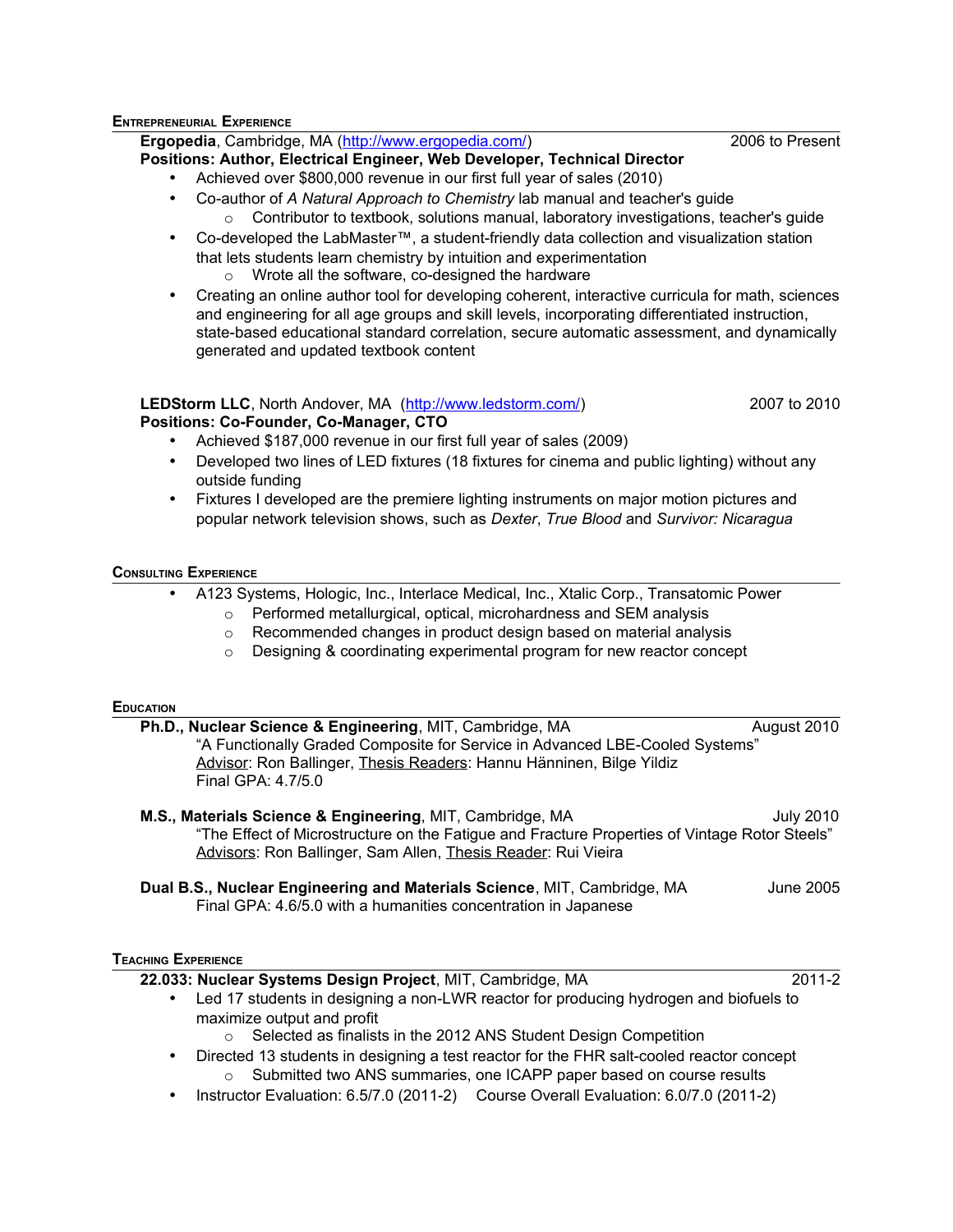## **RELEVANT SKILLS**

**Analysis Techniques**: SEM with EDX, FIB, TEM, XRD, optical microscopy, Raman spectroscopy, macro micro & nanohardness testing, XPS; some experience with AFM, SIMS, VSM

**Computers**: Fluent in Windows, Mac OS & Linux, Programming in C, HTML, PHP, SQL, Maple, Visual Basic; atomistic simulation, including VASP and Quantum Espresso (DFT), GULP, Moldy, MD; multiphysics FEM simulation experience (INL's MOOSE framework)

**Electronics**: Power electronics, embedded device design, firmware development, schematic development and board fabrication with an emphasis on rapid prototyping and scalability

#### **LANGUAGES**

**English**: Native language **French, Spanish**: Novice Listening, Speaking, Reading and Writing **Japanese, Hebrew**: Intermediate Listening, Speaking, Reading and Writing **Vietnamese**: Novice Listening and Speaking, Intermediate Reading and Writing

# **JOURNAL PUBLICATIONS**

M. P. Short, D. Hussey, B. K. Kendrick, T. Bessman, D. Gaston, J. Li, C. Permann, S. Yip. "Multiphysics Modeling of Porous CRUD Deposits in Nuclear Reactors." J. Nucl. Mater., *Under Review* (2012).

M. P. Short. "Using Cheese to Teach Theoretical and Experimental Metallurgy." Adv. Eng. Education, *Under Review* (2012).

P. V. Kumar, M. P. Short, S. Yip, B. Yildiz, J. C. Grossman. "High surface reactivity and water adsorption on NiFe<sub>2</sub>O<sub>4</sub> (111) surfaces." J. Phys. Chem. C, Under Review (2012).

P. V. Kumar, M. P. Short, S. Yip, B. Yildiz, J. C. Grossman. "First-Principles Assessment of the Reactions of Boric Acid on NiO (001) and ZrO<sub>2</sub> (-111) Surfaces." J. Phys. Chem. C, **116**:10113-10119 (2012).

M. P. Short, R. G. Ballinger, H. Hänninen. "Corrosion resistance of alloys F91 and Fe-12Cr-2Si in lead-bismuth eutectic up to 715C." *Accepted (DOI 10.1016/j.jnucmat.2012.11.010)*, J. Nucl. Mater. (2012).

M. P. Short, R. G. Ballinger. "A Functionally Graded Composite for Service in High-Temperature Lead- and Lead-Bismuth-Cooled Nuclear Reactors - I: Design." Nucl. Tech., **177**(3):366-381 (2012).

J. Deshon, D. Hussey, B. Kendrick, J. McGurk, J. Secker, M. P. Short. "Pressurized Water Reactor Fuel Crud and Corrosion Modeling." J. Minerals, Metals & Mater. Soc. (JOM), **63**(8):68-76 (2011).

M. P. Short, S. Morton, S. E. Ferry, R. G. Ballinger. "Diffusional stability of ferritic–martensitic steel composite for service in advanced LBE cooled nuclear reactors." Int. Heat Treat. Surf. Eng., **4**(2):74-80 (2010).

#### **CONFERENCE PAPERS, TALKS & REVIEWS**

2013 (Submitted) – R. R. Romatoski, S. Don, J. Richard, M. P. Short, L. W. Hu, C. Forsberg. "Fluoride Salt-Cooled High Temperature Test Reactor Core Design." ANS Summer 2013, Atlanta, GA, June 16-20.

2013 (Planned) – M. P. Short. "Simulations and Experiments Aimed at Understanding, Preventing, and Controlling CRUD in PWRs." **Invited Talk**, Hanyang University, Seoul, Korea, April 19.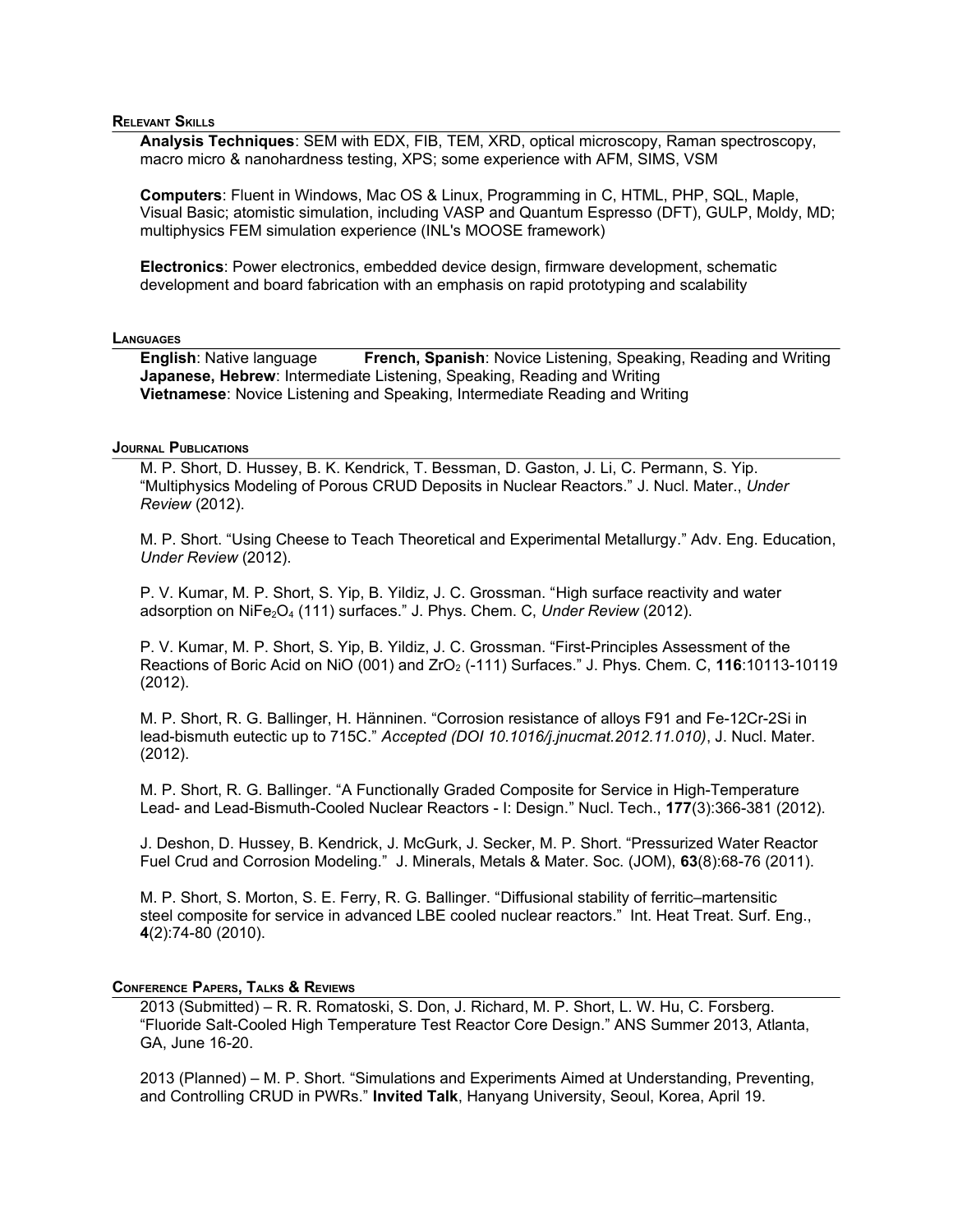2013 (Planned) – J. Richard, M. P. Short, S. Don, R. R. Romatoski, L. W. Hu, C. Forsberg. "Preliminary Design of a Prismatic Core Fluoride Salt-Cooled High Temperature Test Reactor (FHTR)". ICAPP 2013, April 14-18, Jeju Island, Korea.

2013 (Planned) – M. P. Short *et al.* "Coupling Effects Between Multiphysical Phenomena, Thermodynamics, and Length Scales in 3D Modeling of PWR CRUD Deposits." **Invited Talk**, TMS-2013, San Antonio, TX, March 4.

2012 – M. P. Short *et al.* "Linking Length Scales with CRUD in CASL, the DOE Energy Innovation Hub." **Invited Talk**, Multiscale Materials Modeling (MMM-2012), Biopolis, Singapore.

2012 – M. P. Short. "Multiphysics Modeling & Simulation of PWR Fuel CRUD (MAMBA-BDM)." NUTHOS-9, Kaohsiung, Taiwan.

2012 – Reviewer (1 paper), HTR (High Temperature Reactor Technology), Miraikan, Tokyo, Japan

2012 – M. P. Short. "Multiphysics Modeling of Real PWR Fuel CRUD Scrapes (MAMBA-BDM)." **Invited Seminar**, North Carolina State University, Raleigh, NC.

2011 – P V. Kumar, M. P. Short, S. Yip, J. C. Grossman, B. Yildiz. "First-Principles Assessment of the Boric Acid Reaction Mechanisms on NiO (001) and  $ZrO<sub>2</sub>$  (-111) Surfaces. MRS Fall 2011 Meeting, Boston, MA.

2011 – M. P. Short. "Functionally Graded Composites for Service in High-Temperature Lead and Lead-Bismuth Cooled Systems / Multiscale Modeling of PWR Fuel CRUD." **Invited Seminar**, North Carolina State University MSE Friday Seminar, Raleigh, NC.

2011 – M. P. Short, R. G. Ballinger. "The Design of a Functionally Graded Composite for Service in High-Temperature LBE-Cooled Reactors." *Accepted*, 19<sup>th</sup> International Conference on Nuclear Engineering (ICONE-19), Makuhari, Chiba, Japan.

2010 – M. P. Short, S. E. Ferry, S. Morton, R. G. Ballinger. "A Functionally Graded Composite for Service in LBE Cooled Nuclear Reactors." 3<sup>rd</sup> Tokyo Tech MERCES forum, Ishigaki, Japan.

2010 – Reviewer (10 papers), IYNC (International Youth Nuclear Conference), Johannesburg, South Africa.

2009 – M. P. Short, S. E. Ferry, S. Morton, R. G. Ballinger. "A Functionally Graded Composite to Resist Corrosion in Lead and LBE Fast Reactors." 2<sup>nd</sup> Tokyo Tech MERCES forum, Okinawa, Japan.

2009 – M. P. Short, S. Morton, R. G. Ballinger. "Functionally Graded Composites for Service in Advanced Lead-Bismuth Reactors." MIT-CEA-X, École Polytechnique, Palaiseau, France.

2007 – M. P. Short, S. Morton, R. G. Ballinger. "Functionally Graded Composites for Service in Advanced Lead-Bismuth Reactors." TM-INES2 Conference at Tokyo Tech, Tokyo, Japan (*delivered in Japanese*).

2004 – A. Bushman, D. M. Carpenter, T. S. Ellis, S. P. Gallagher, M. D. Hershcovitch, M. C. Hine, E. D. Johnson, S. C. Kane, M. R. Presley, A. H. Roach, S. Shaikh, M. P. Short, and M. A. Stawicki. "The Martian Surface Reactor: An Advanced Nuclear Power Station for Manned Extraterrestrial Exploration." MIT Conference on Space Exploration, Cambridge, MA.

2004 – A. Kai, M. P. Short, Y. Terayama, T. Tatsuki, T. Watanabe, T. Shoji. "Characterization of Oxide Film on the Surface of SCC in PLR Pipe by Micro Raman Spectroscopy and its Implication to Crack Growth Characteristics at Onagawa Nuclear Power Plant." 12<sup>th</sup> International Conference on Nuclear Engineering (ICONE-12), Arlington, VA.